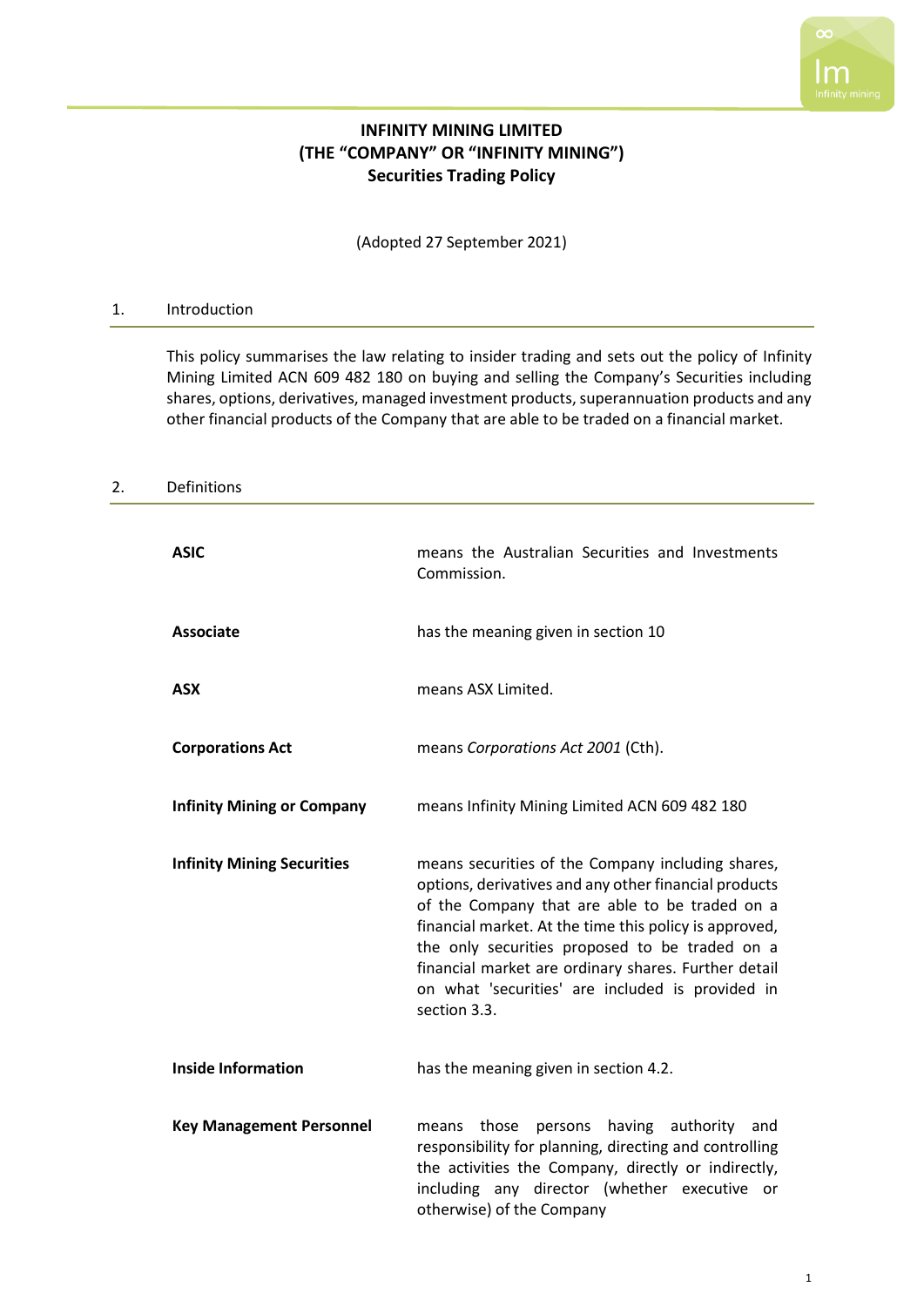| <b>CEO</b>                           | means the Chief Executive Officer of the Company                                                                       |
|--------------------------------------|------------------------------------------------------------------------------------------------------------------------|
| <b>Relevant Notification Officer</b> | means the relevant Infinity Mining Limited person to<br>whom notification should be made as set out in<br>section 9.1. |
| <b>Restricted Employee</b>           | has the meaning given in section 3.2.                                                                                  |

## 3. Scope

### 3.1 **Application**

This policy applies as follows:

- (a) section [4](#page-2-1) (insider trading) and section [11](#page-9-0) (confidential information) and section [12](#page-9-1) (securities of other entities)apply to everyone (including all Employees, independent contractors and agents of the Company and their Associates);
- (b) section[s 5](#page-4-0) to [8](#page-6-0) (share trading policy), section [10](#page-8-0) (associates) and sectio[n 9](#page-7-1) (process for trading) apply to all Restricted Employees; and
- (c) sectio[n 10](#page-8-0) (associates) applies this share trading policy to the Associates of Restricted Employees as specified in that section.

### <span id="page-1-0"></span>3.2 **Who is a Restricted Employee?**

'Restricted Employees' are Employees who, because of their seniority or the nature of their position, are likely to come in contact with key financial, operational, and strategic information about the Company, that will, or is likely to have, a material effect on the price or value of the Company's securities.

The following Employees are automatically deemed to be Restricted Employees:

- (a) Directors;
- (b) the Company Secretary;
- (c) legal and company secretary Employees;
- (d) direct reports to the CEO;
- (e) direct reports to the Chief Financial Officer; and
- (f) any other Key Management Personnel.

The Company Secretary may also nominate selected individuals to be added to the list of Restricted Employees.

The Company Secretary maintains a register of Restricted Employees which will be continuously updated to add or remove employees as appropriate. The Company Secretary will notify Restricted Employees when they are added to or removed from the register.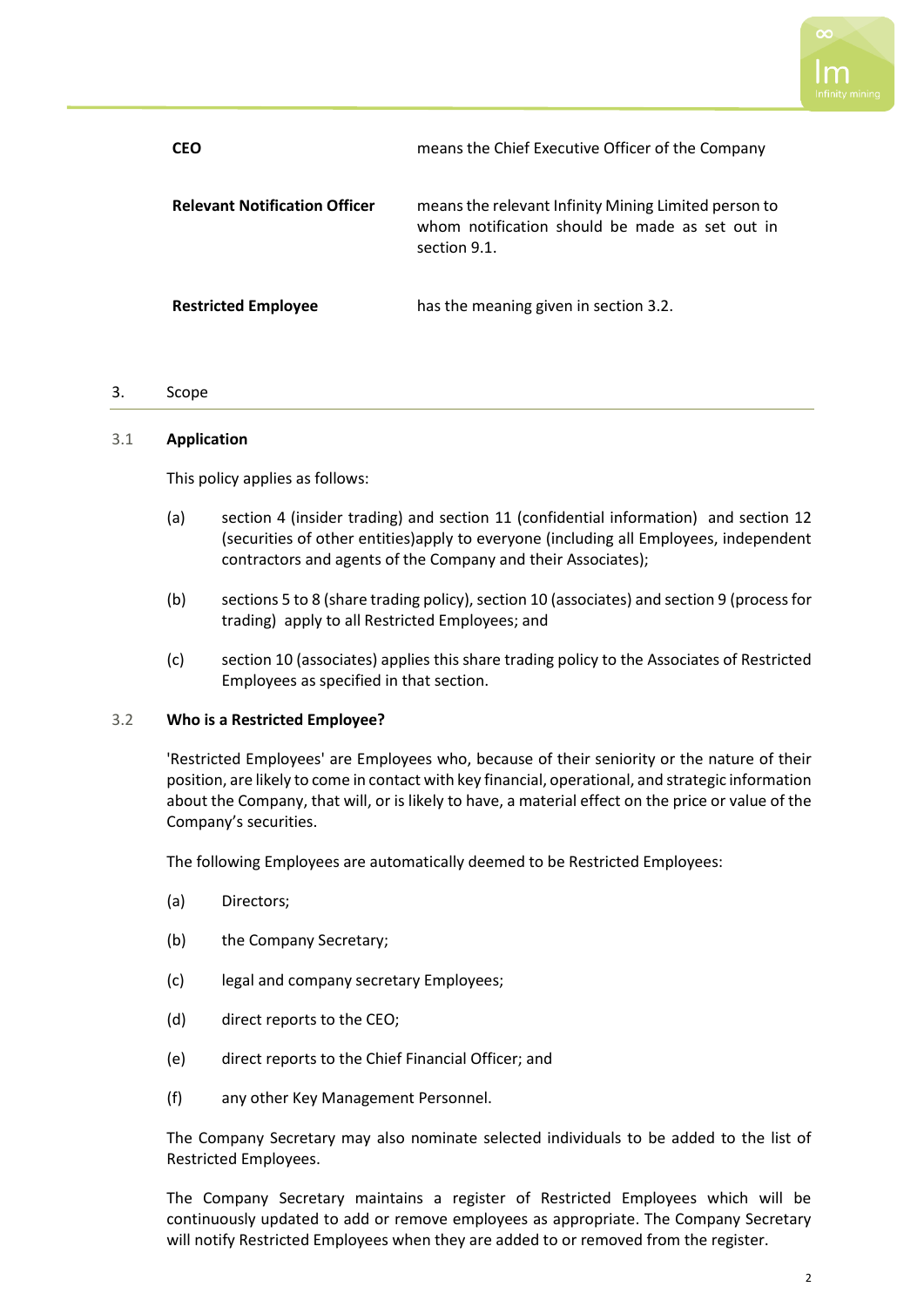### <span id="page-2-0"></span>3.3 **What types of transactions are covered by this policy?**

- (a) This policy applies to both the sale and purchase of any securities the Company and its subsidiaries on issue from time to time.
- (b) The definition of "securities" in the Corporations Act is very broad. Securities include:
	- (i) ordinary shares;
	- (ii) preference shares;
	- (iii) options or performance rights;
	- (iv) debentures; and
	- (v) convertible notes.
- (c) For the purposes of this policy, the term "securities" also extends to financial products issued or created over or in respect of securities issued by the Company for example, warrants and other derivative products), whether or not the financial products are created by the Company or by third parties.

### 3.4 **Further Advice**

If you do not understand any aspect of this securities trading policy, or are uncertain whether it applies to you or your Associates, please contact the Company Secretary. You may wish to obtain your own legal or financial advice before dealing in the Infinity Mining Securities.

# <span id="page-2-1"></span>4. Insider trading prohibitions in the Corporations Act

### 4.1 **What are the insider trading prohibitions?**

- (a) Under the *Corporations Act* if you have Inside Information (as defined in section [4.2](#page-3-0) below) relating to the Company<sup>1</sup>, it is illegal for you to:
	- (i) deal in (that is, apply for, acquire or dispose of) Infinity Mining Securities or enter into an agreement to do so; or
	- (ii) procure another person to apply for, acquire or dispose Infinity Mining Securities or enter into an agreement to do so; or
	- (iii) directly or indirectly communicate, or cause to be communicated, that information to any other person if you know, or ought reasonably to know, that the person would, or would be likely to, use the information to engage in the activities specified in paragraphs (i) or (ii) above.
- (b) These prohibitions also apply to the application for, grant, exercise or transfer of an option over Infinity Mining Securities.

 $1$  Note: Insider trading prohibitions also apply to the securities of other entities where you possess Inside Information about those entities.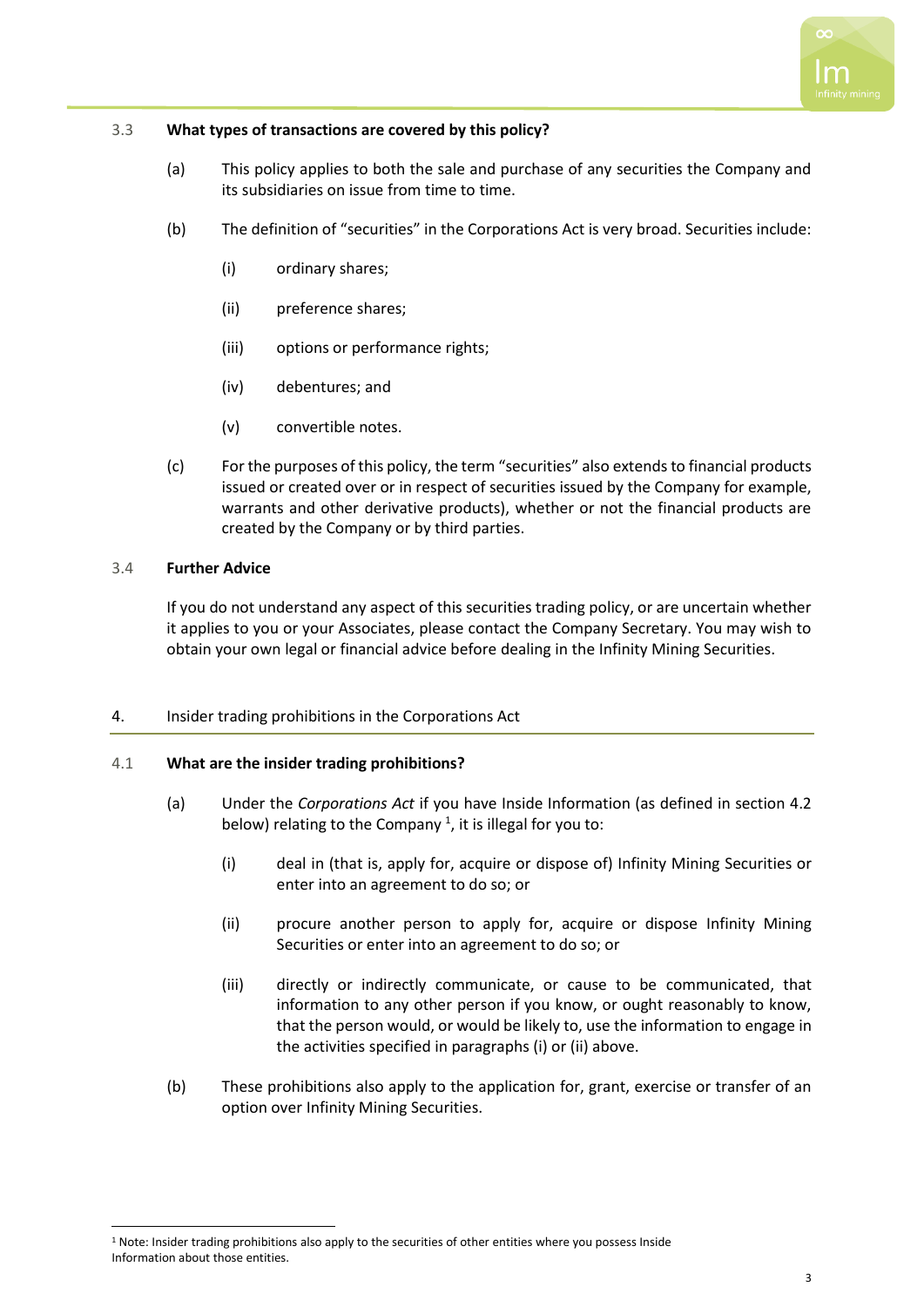- (c) It does not matter how, or in what capacity, you become aware of the Inside Information. It does not have to be obtained from the Company to constitute Inside Information.
- (d) You cannot avoid the insider trading prohibitions by arranging for a member of your family or a friend to deal in Infinity Mining Securities, nor may you give "tips" concerning Inside Information relating to the Company to others, including customers.
- (e) Insider trading is prohibited at all times. The insider trading prohibitions apply to everyone (not just Employees).

# <span id="page-3-0"></span>4.2 **What is Inside Information?**

- (a) "Inside Information" is information relating to the Company which is not generally available but, if the information was generally available, would be likely to have a material effect on the price or value of Infinity Mining Securities. Inside Information can include matters of speculation or supposition and matters relating to intentions or likely intentions of a person.
- (b) Information is regarded as being likely to have a material effect if it would, or would be likely to, influence persons who commonly invest in securities or other traded financial products in deciding whether or not to deal in Infinity Mining Securities.
- (c) Examples of information which could be Inside Information include:
	- (i) the financial performance of the Company against its budget;
	- (ii) changes in the Company's actual or anticipated financial condition or business performance;
	- (iii) changes in the capital structure of the Company, including proposals to raise additional equity or increase debt;
	- (iv) proposed changes in the nature of the business of the Company
	- (v) changes to the Board of Directors or significant changes in Key Management Personnel;
	- (vi) a significant change in the Company's market share;
	- (vii) likely or actual entry into, or loss of, a material contract;
	- (viii) material acquisitions or sales of assets by the Company;
	- (ix) a proposed dividend or other distribution or a change in dividend policy; or
	- (x) a material claim against the Company or other unexpected liability.

### 4.3 **When is information generally available?**

- (a) Information is generally available if:
	- (i) it consists of readily observable matter or deductions;
	- (ii) it has been brought to the attention of investors through an announcement to ASX or otherwise similarly brought to the attention of investors who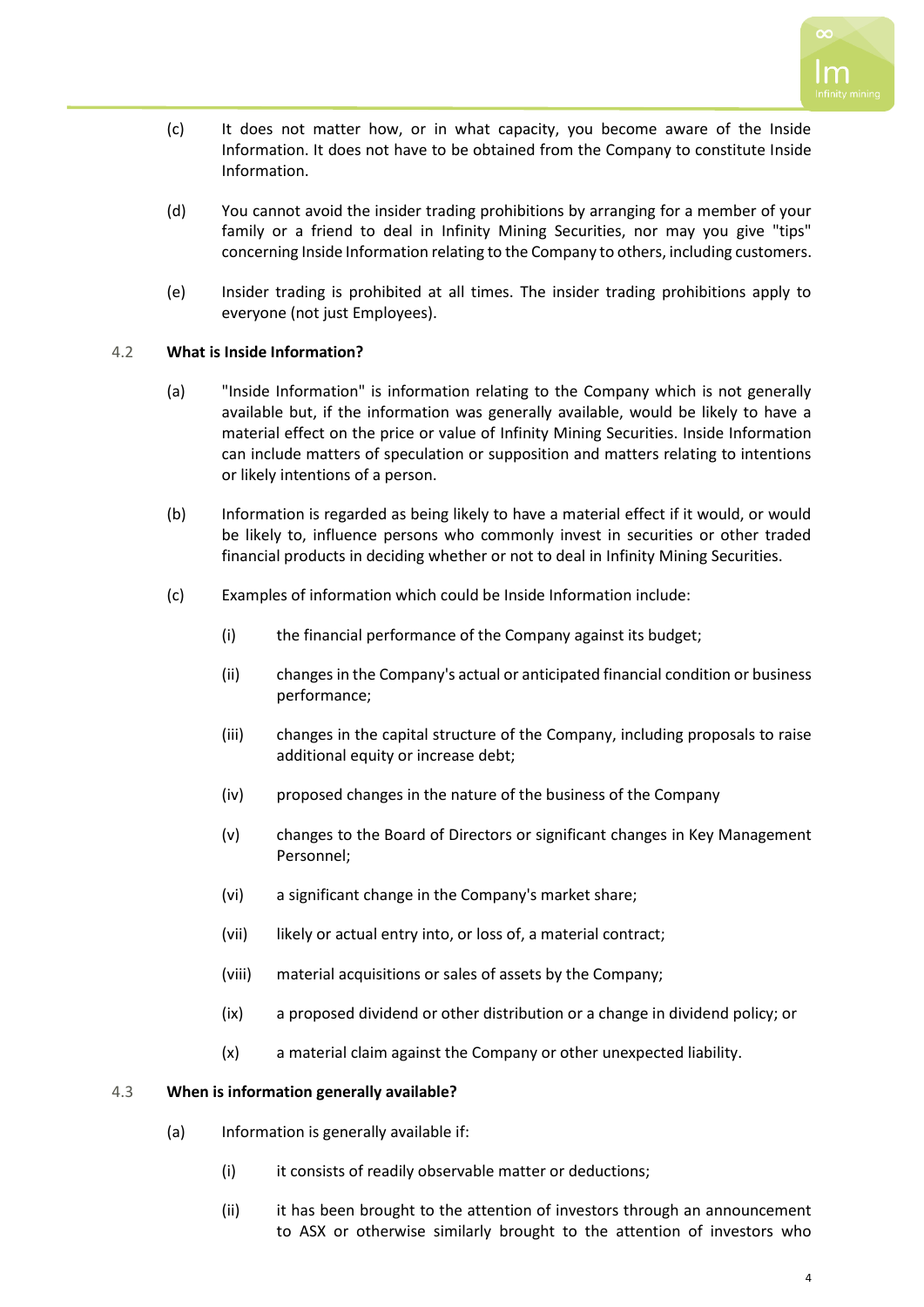commonly invest in securities, and a reasonable period has elapsed since it was announced or brought to investors' attention; or

- (iii) it consists of deductions, conclusions or inferences made or drawn from information referred to in paragraphs (a) or (b) above.
- (b) Examples of possible readily observable matters are:
	- (i) any publicly announced change in legislation which may affect the Company's level of future sales and/or profitability; or
	- (ii) a severe downturn in global securities markets.

## 4.4 **Penalties**

- (a) Breach of the insider trading laws may subject you to:
	- (i) criminal liability penalties include heavy fines and imprisonment;
	- (ii) civil liability you can be sued by another party or the Company for any loss suffered as a result of illegal trading activities;
	- (iii) civil penalty provisions ASIC may seek civil penalties against you and may even seek a court order that you be disqualified from managing a corporation.
- (b) Breach of the law, this policy, or both, will also be regarded by the Company as serious misconduct which may lead to disciplinary action or dismissal.

# <span id="page-4-0"></span>5. No dealing in blackout periods

- (a) In addition to ensuring compliance with the insider trading prohibitions, Restricted Employees must not deal in the Company Securities during the following prohibited periods (except in accordance with this policy):
	- (i) the following closed periods:
		- (A) for a period of two weeks prior to when the Company's quarterly and half yearly results are announced to ASX at the discretion of the Directors, to close of trading the next business day; and
		- (B) for a period of two weeks prior to when the Company's annual results are announced to ASX at the Discretion of the directors, to close of trading the next business day; and
- (b) any extension to a closed period, and any additional period, as specified by the Board of Directors,

# (**Blackout Periods**).

5.1 Restricted Employees may deal in Infinity Mining Securities at other times subject to complying with insider trading prohibitions (see section [4](#page-2-1) above) and the requirements of this policy, including the notification process in section [9.](#page-7-1)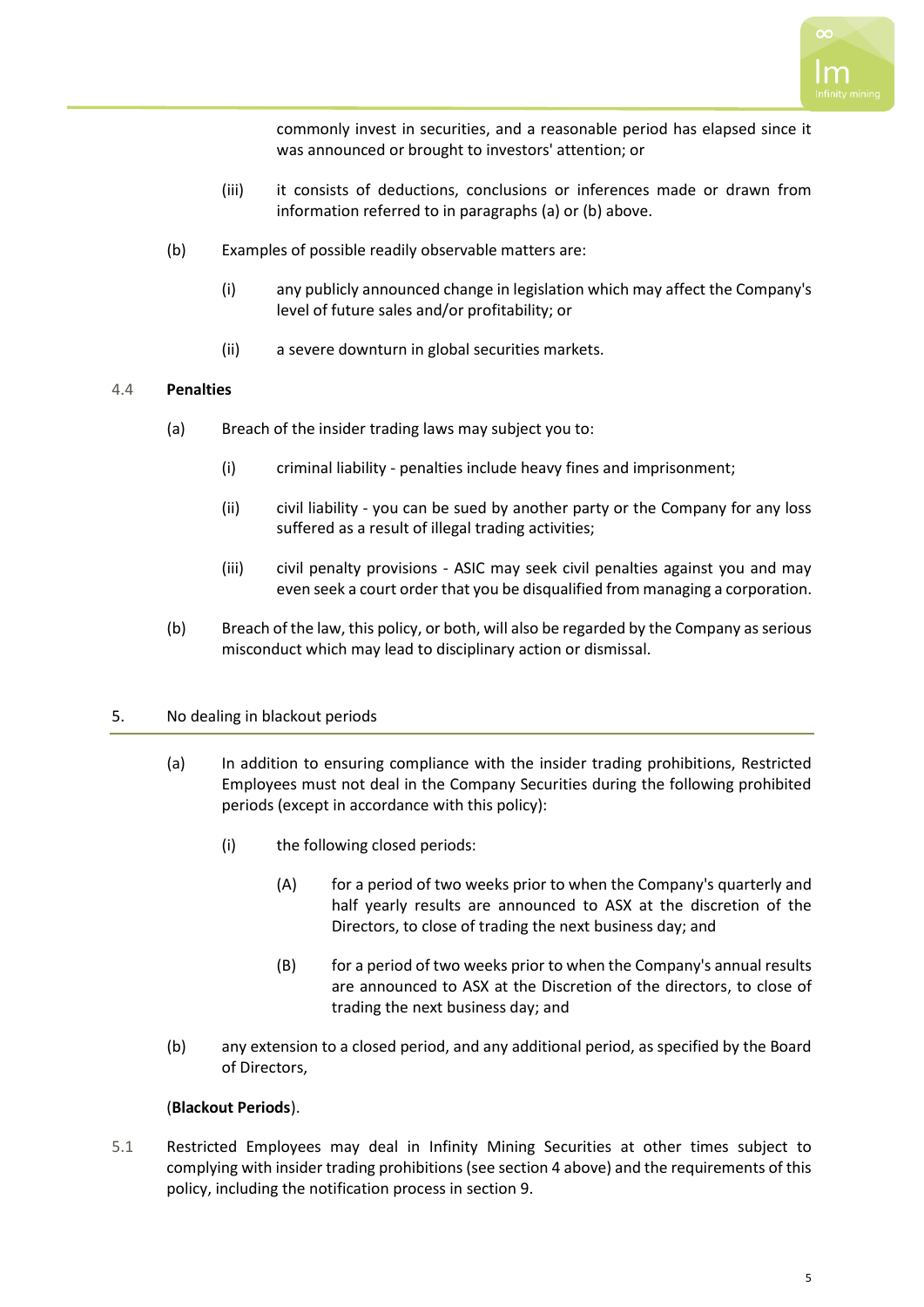

## <span id="page-5-0"></span>6. Permitted dealings

The following types of dealings are excluded from the operation of section [5](#page-4-0) of this policy and may be undertaken at any time without requiring prior notification, approval or confirmation of dealing, subject to the insider trading prohibitions:

- (a) **(beneficial holdings)** dealings which do not result in a change in beneficial control of Infinity Mining Securities (for example, transferring a personal holding of Infinity Mining Securities to a personal superannuation fund);
- (b) **(third parties)** an investment in, or trading in units of, a fund or other scheme (other than a scheme only investing in Infinity Mining Securities) where the assets of the fund or other scheme are invested at the discretion of a third party (for example, managed investment schemes, listed investment companies, exchange traded funds, or similar investments funds);
- (c) **(takeover)** a disposal of Infinity Mining Securities arising from a scheme of arrangement or acceptance of a takeover offer;
- (d) **(security purchase plans and dividend reinvestment plans)** trading under an offer or invitation made to all or most of the security holders, such as a rights issue, a security purchase plan, a dividend or distribution reinvestment plan or an equal access buyback, where the plan that determines the timing and structure of the offer has been approved by the Company's Board;
- (e) **(lender disposal)** a disposal of Infinity Mining Securities that is the result of a secured lender exercising their rights, however, this does not extend to disposal under a margin lending agreement or other funding arrangements, where such arrangements are prohibited by this policy; and
- (f) **(incentive scheme)** the exercise (but not the sale of Infinity Mining Securities following exercise) of an option or right under an employee incentive scheme, or the conversion of a convertible security, where the final date for the exercise of the option or right, or the conversion *of the* security, falls during a Blackout Period and the Restricted Employee could not reasonably have been expected to exercise it at a time outside of a Blackout Period.

### 7. Further restrictions

### 7.1 **No margin lending or security arrangements**

- (a) Restricted Employees are not permitted to enter into margin lending arrangements in relation to Infinity Mining Securities as the terms may require Infinity Mining Securities to be sold during a Blackout Period or when the Restricted Employee possesses Inside Information. Restricted Employees should consult the Relevant Notification Officer if they are uncertain as to whether an arrangement should be classified as a margin lending arrangement.
- (b) In addition, Restricted Employees must not, without the consent of the Company Secretary, enter into any other funding arrangements Infinity Mining Securities may be included as security (for example any lending arrangement that involves the Restricted Employee granting an 'all assets' security interest to secure the repayment of a loan).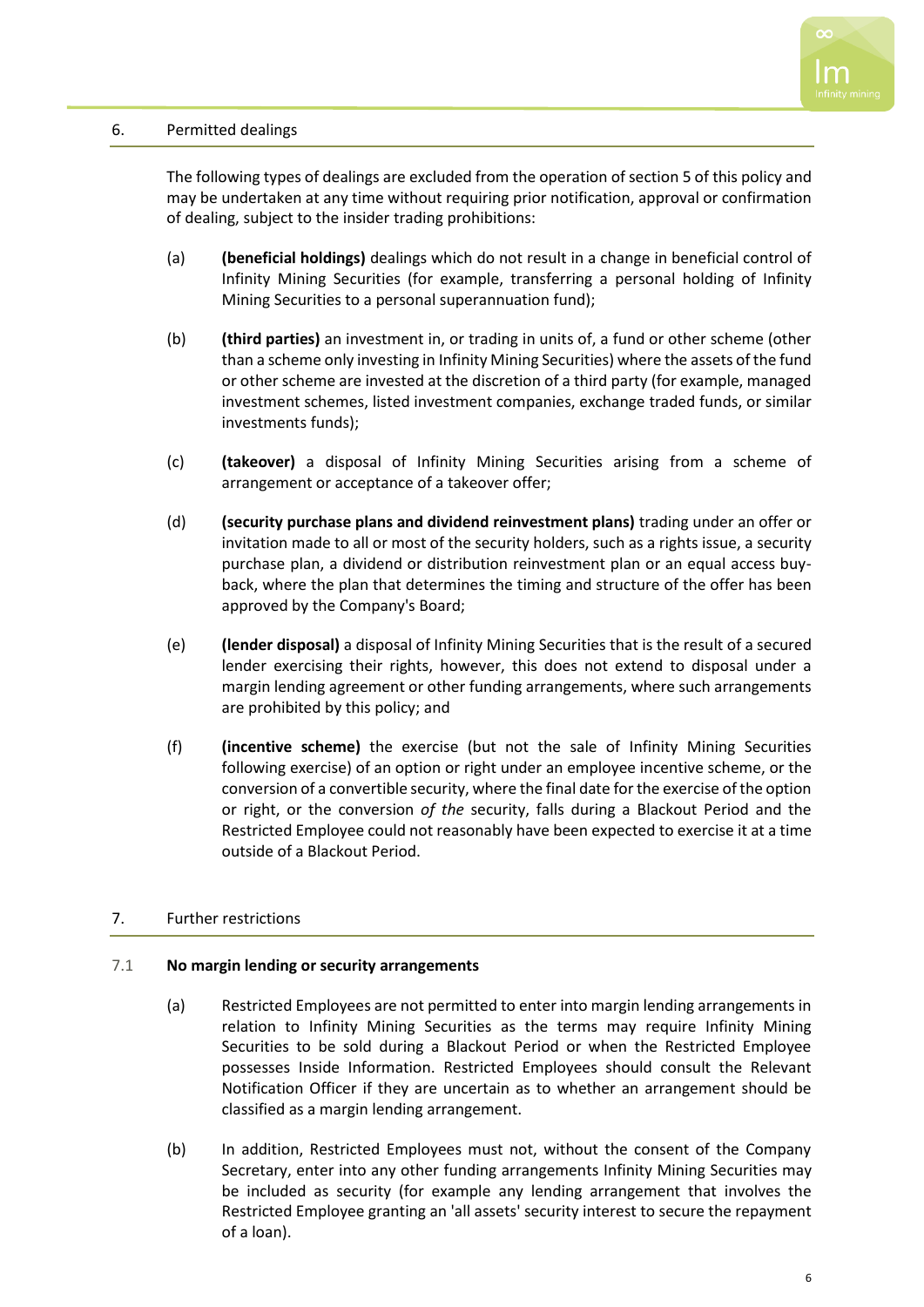## 7.2 **No short term or speculative trading**

- (a) The Company encourages Employees to be long term investors in the Company. Employees should not engage in short term or speculative trading in Infinity Mining Securities or in financial products associated with Infinity Mining Securities.
- (b) Restricted Employees must hold any Infinity Mining Securities or financial products associated with Infinity Mining Securities for at least 90 days.
- (c) Restricted Employees are not permitted to engage in short selling of Infinity Mining Securities<sup>2</sup>

# 7.3 **No hedging**

A Restricted Employee must not:

- (a) enter into transactions or arrangements with anyone which could have the effect of limiting their exposure to risk relating to an element of their remuneration that:
	- (i) has not vested; or
	- (ii) has vested but remains subject to a holding lock; or
- (b) deal at any time in financial products associated with Infinity Mining Securities, except for the type of dealing permitted under this policy.

## 7.4 **Meaning of financial products**

For the purposes of this section, financial products include derivatives, options, warrants, futures, forward contracts, swaps and contracts for difference issued or created over or associated with Infinity Mining Securities by third parties.

### <span id="page-6-0"></span>8. Exceptional circumstances

- (a) A Restricted Employee may, by written notice in the form of Schedule 2, request, and the Relevant Notification Officer may give, prior confirmation for the Restricted Employee to:
	- (i) deal in Infinity Mining Securities during a Blackout Period; or
	- (ii) dispose of Infinity Mining Securities even if otherwise prohibited under section 7,

if there are exceptional circumstances (except if this would breach the insider trading prohibitions - see section [4](#page-2-1) above).

- (b) Exceptional circumstances may include:
	- (i) severe financial hardship, for example, a pressing financial commitment that cannot be satisfied otherwise than by selling the relevant Infinity Mining Securities;

<sup>2</sup> 'Short selling' involves a person selling financial products they do not own with a view to repurchasing them later at a lower price. See ASIC Regulatory Guide 196 for further information.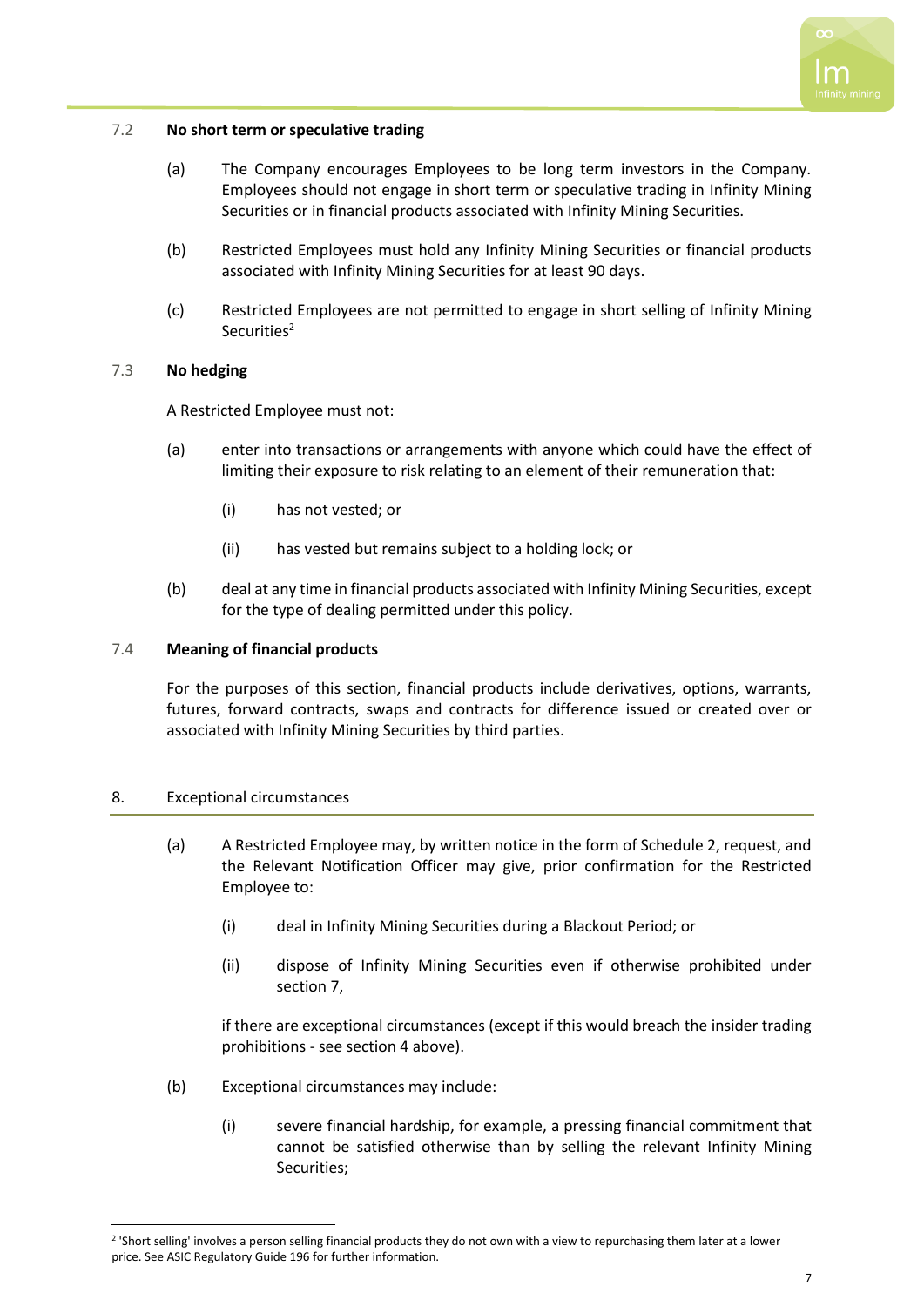

- (ii) requirements under a court order or court enforceable undertakings or other legal or regulatory requirements; or
- (iii) other exceptional circumstances as determined by the Chairman (or CEO where the Chairman is involved).
- (c) If the Relevant Notification Officer has any doubt in making a determination of exceptional circumstances, they should exercise the discretion with caution.
- (d) If prior confirmation is granted in accordance with this section 8, the Restricted Employee must confirm in writing (in the form set out in Part C of Schedule 2) to the Relevant Notification Officer, within three (3) business days from when the dealing in Infinity Mining Securities has occurred, the number of Infinity Mining Securities affected and the relevant parties to the dealing.

### <span id="page-7-1"></span>9. Process for trading

### <span id="page-7-0"></span>9.1 **Prior notification**

- (a) Where a Restricted Employee, who believes that trading is permitted under this policy, proposes to deal in Infinity Mining Securities (including entering into an agreement to deal) they must first provide each of the following:
	- (i) written notice of their intention to deal, as set out in Part A of Schedule 1, to the Relevant Notification Officer listed below (unless otherwise notified to the Restricted Employee):

| <b>Applicant</b>                            | <b>Relevant Notification Officer</b>                    |
|---------------------------------------------|---------------------------------------------------------|
| Chairman of the Board                       | The Chairman of the Audit and Risk Management Committee |
| Other directors                             | The Chairman of the Board                               |
| CEO                                         | The Chairman of the Audit and Risk Management Committee |
| Key Management<br>Personnel                 | CEO or Company Secretary                                |
| <b>Other Restricted</b><br><b>Employees</b> | <b>Company Secretary</b>                                |

- (ii) confirmation that they are not in possession of Inside Information.
- (b) All requests to buy or sell securities must include:
	- (i) the intended volume of securities to be purchased or sold; and
	- (ii) an estimated time frame for the sale or purchase.
- 9.2 **Clearance**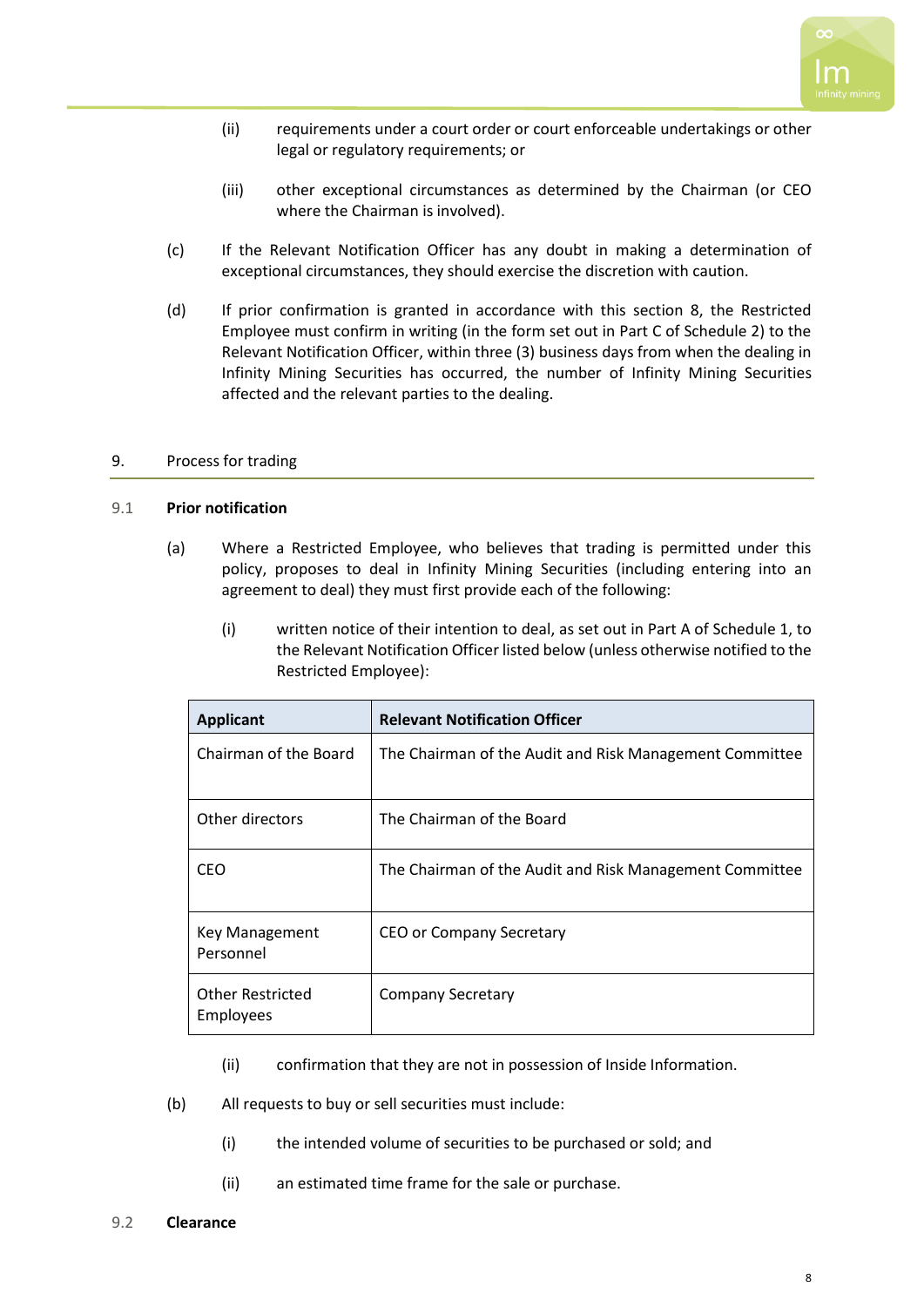- (a) Before dealing in Infinity Mining Securities, the Restricted Employee must receive a clearance in the form of Part B of Schedule 1 signed by the Relevant Notification Officer.
- (b) A clearance expires five (5) days from its date, unless it specifies a different expiry date.
- (c) A clearance confirms that the proposed dealing by the Restricted Employee is within the terms of this policy but does not otherwise constitute approval or endorsement by the Company or the Relevant Notification Officer of the proposed dealing.
- (d) Restricted Employees remain responsible for their own investment decisions and compliance with the insider trading provisions of the Corporations Act and this policy.

# 9.3 **Confirmation of dealing**

(a) All Restricted Employees

In addition to providing prior notice under section 8, Restricted Employees of the Company must confirm in writing (in the form set out in Part C of Schedule 1) to the Relevant Notification Officer, within three (3) business days from when the dealing in Infinity Mining Securities has occurred, the number of Infinity Mining Securities affected and the relevant parties to the dealing.

(b) Director specific

With respect to Directors, ASX Listing Rule 3.19A requires the Company to notify the ASX within five business days after any dealing in securities of the Company (either personally or through an Associate) which results in a change in the relevant interests of a Director in the securities of the Company. The Company has made arrangements with each Director to ensure that the Director promptly discloses to the Company Secretary all the information required by the ASX after the date of the change and in any event no later than three business days after the change or another time frame which allows for compliance with the Listing Rule obligations.

### <span id="page-8-0"></span>10. Associates

- (a) This policy (other than section [8\)](#page-6-0) also applies to Associates of Restricted Employees. A Restricted Employee must communicate on behalf of their Associate with the Relevant Notification Officer for the purposes of any relevant provisions of this policy, including sectio[n 6.](#page-5-0)
- (b) "*Associates*" of a Restricted Employee include:
	- (i) a spouse or partner of the Restricted Employee;
	- (ii) a child or step-child of the Restricted Employee who is under the age of 18;
	- (iii) a relative who has shared the same household as the Restricted Employee for at least 12 months on the date of the transaction in question;
	- (iv) any other entity in respect of which the Restricted Employee is a director, secretary or executive officer*,* unless appropriate arrangements are in place within that company or body to ensure that the Restricted Employee: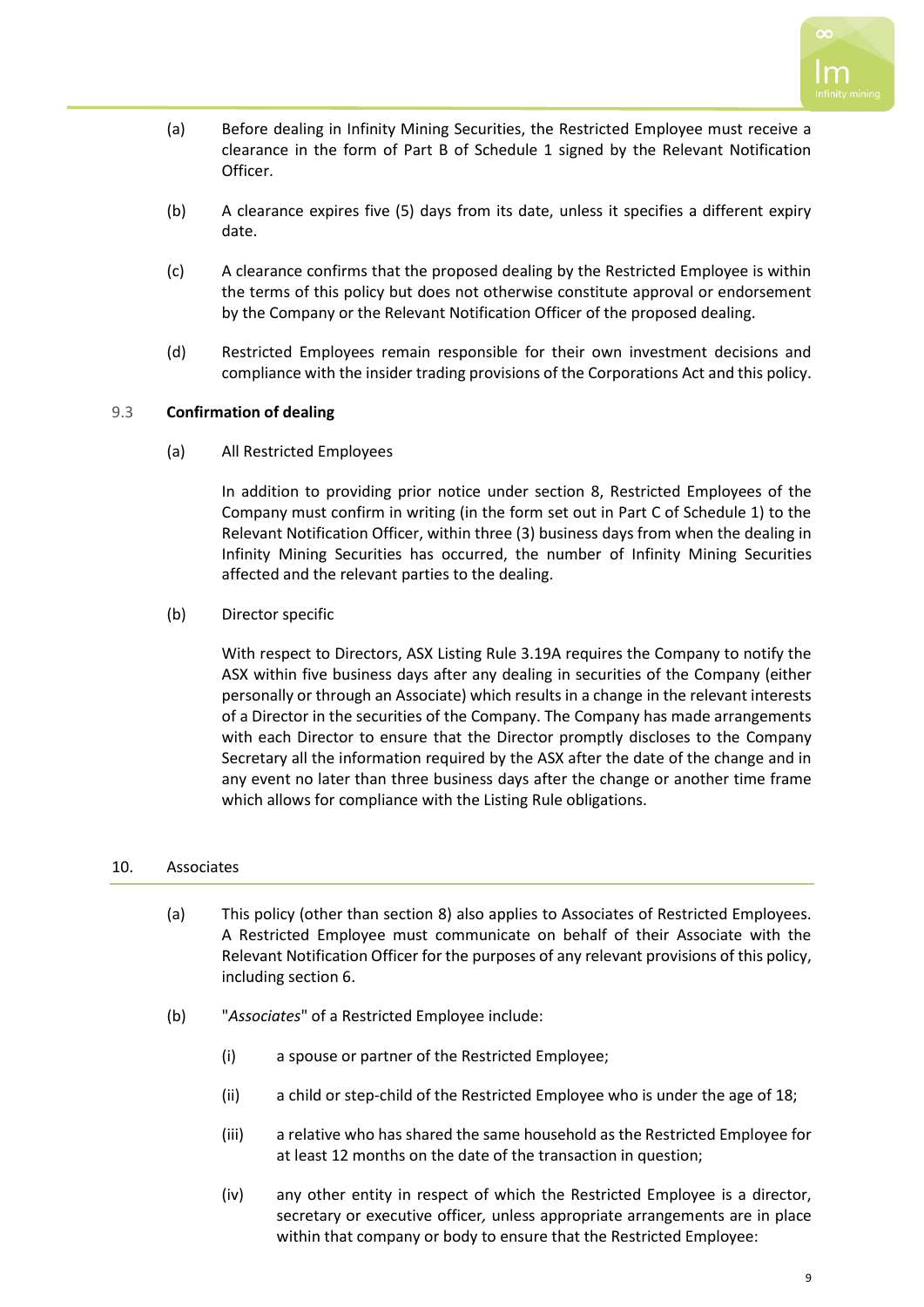- (A) takes no part in the decision by that other company or body to purchase or sell Infinity Mining Securities; and
- (B) has not induced or encouraged that other company or body to purchase or sell Infinity Mining Securities;
- (v) companies with which the Restricted Employee is connected by directly or indirectly:
	- (A) holding at least 20% of the share capital; or
	- (B) controlling the exercise of at least 20% of the voting power at any general meeting;
- (vi) a trustee where the beneficiaries of the trust include the Restricted Employee or his or her spouse, partner or child or step-child under the age of 18; and
- (vii) any other persons over whom a Restricted Employee has, or may be expected to have, investment control or influence.
- (c) If you are in doubt as to whether a person is an Associate, you should contact the Company Secretary who will make a determination on the issue.

## <span id="page-9-0"></span>11. Confidential information

- (a) You must treat all sensitive, non-public information (**Confidential Information**) about the Company as confidential and belonging the Company. You must not disclose Confidential Information to others (including family members, relatives, business or social acquaintances) except as authorised or legally required.
- (b) You must avoid inadvertent or indirect disclosure of Confidential Information. Even within the Company, Confidential Information should be distributed to or discussed with others only on a need-to-know basis, and those people must be told that the information is confidential. Be careful that your conversations are not overheard in elevators, planes or other public places. Take whatever steps are reasonably necessary to keep Confidential Information from being disclosed, except as authorised or legally required.

# <span id="page-9-1"></span>12. Securities of other entities

- (a) While in general Employees are free to deal in securities in other listed companies, the insider trading prohibitions apply to dealings not only Infinity Mining Securities but also in those of other listed companies, including those with which the Company may be dealing or competing, where an employee possesses Inside Information in relation to that other company.
- (b) If an Employee is aware of information which is not generally available but which, if generally available, a reasonable person would expect to have a material effect on the price or value of a security, the Employee should not deal in the securities of the relevant company.
- (c) Employees may come into possession of Inside Information where they are directly involved in client relationship management or negotiating contracts. For example,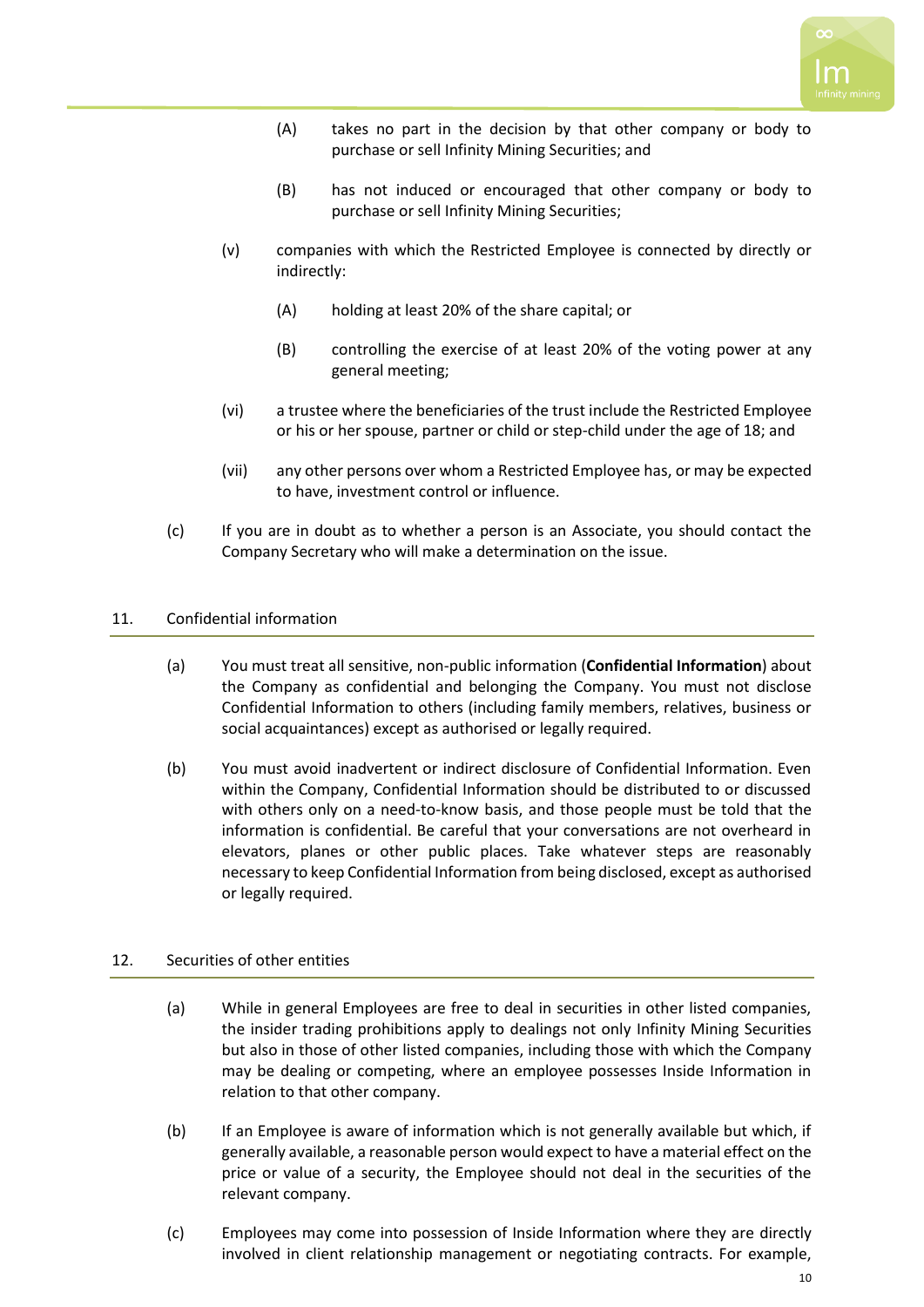

where the Employee is aware that the Company is about to sign a major agreement with another company, the Employee must not buy securities in either the Company or the other company.

### 13. Review and publication of this policy

- (a) The Company's Board of Directors will review this policy from time to time and at least annually. This policy may be amended by resolution of the Board of Directors.
- (b) The CEO may approve procedures relating to this policy.

A copy of this policy will be made available to all Employees and directors and will also be available on the Company's website at www.infinitymining.com.au. It is the responsibility of each such person to comply with this policy.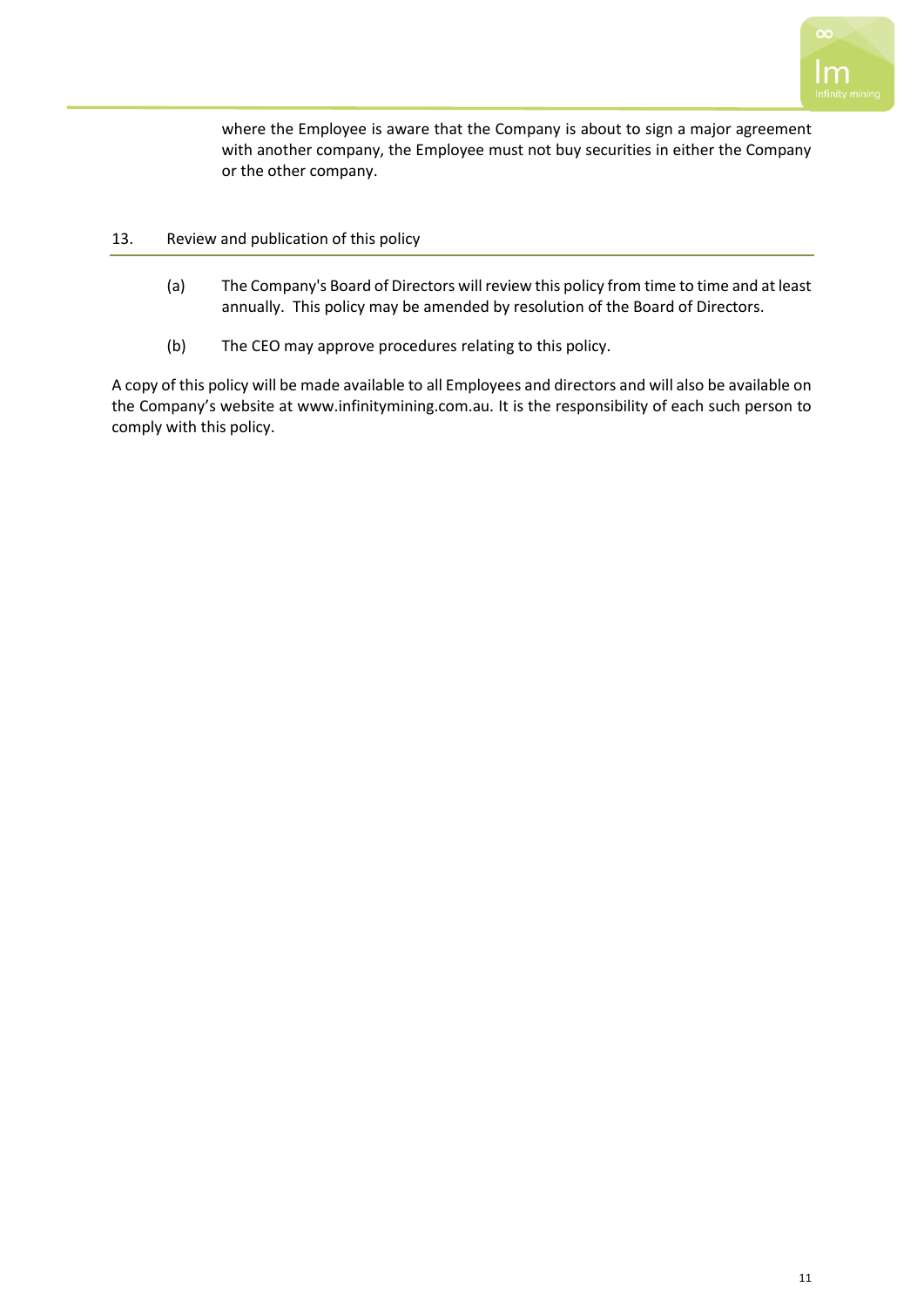## **Schedule 1 – Notification to deal in Infinity Mining Securities**

Instructions: This form is to be used in conjunction with Infinity Mining's Securities Trading Policy which is available on the website. Terms defined in the Securities Trading Policy have the same meaning in this form. If you have any questions, please contact the Company Secretary. Your Relevant Notification Officers are (unless you are notified otherwise):

| <b>Applicant</b>                  | <b>Relevant Notification Officer</b>                       |
|-----------------------------------|------------------------------------------------------------|
| Chairman of the Board             | The Chairman of the Audit and Risk<br>Management Committee |
| Other directors                   | The Chairman of the Board                                  |
| <b>CEO</b>                        | The Chairman of the Audit and Risk<br>Management Committee |
| Key Management Personnel          | CEO or Company Secretary                                   |
| <b>Other Restricted Employees</b> | <b>Company Secretary</b>                                   |

- If, under the Securities Trading Policy, you are required to notify the Company of a proposed transaction, please complete **Part A** and send it to the Relevant Notification Officer.
- You must receive **Part B** completed by the Relevant Notification Officer before you trade.
- You must also send **Part C** confirming details of your trade of the Relevant Notification Officer within three (3) business days of the trade.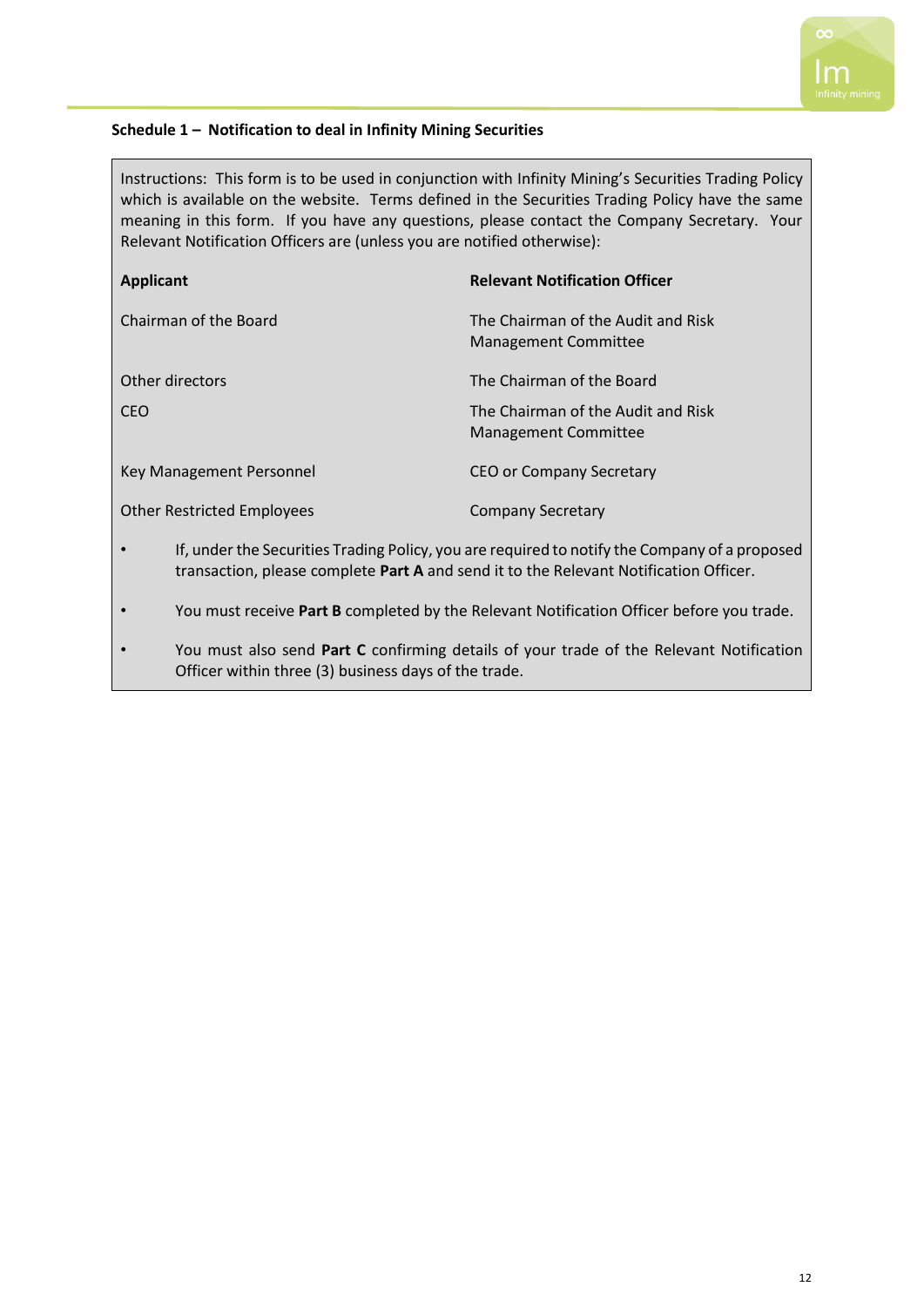## **Part A - Prior Notification by a Restricted Employee**

| <b>Name of Restricted Employee</b>                                                                | ("Restricted Employee") |
|---------------------------------------------------------------------------------------------------|-------------------------|
| Description of Infinity Mining Securities (i.e.<br>number and class of Infinity Mining Securities |                         |
| Nature of agreement / dealing<br>(sale / purchase/ subscription)                                  |                         |
| Proposed date of transaction (i.e. completion date)                                               |                         |

I confirm that:

- (c) I am not in possession of any unpublished information which, if generally available, might materially affect the price or value of Infinity Mining Securities; and
- (d) The transaction in Infinity Mining Securities described above does not contravene the Securities Trading Policy.

Signed:  $\Box$ 

Dated: \_\_\_\_\_\_\_\_\_\_\_\_\_\_\_\_\_\_\_\_\_\_\_\_\_\_\_\_\_\_\_\_\_\_\_\_

### **Part B - Clearance by the Relevant Notification Officer**

This clearance confirms that the proposed trade by the Restricted Employee is within the terms of the Securities Trading Policy but does not otherwise constitute an approval or endorsement of the proposed trade. You have five (5) days from the date of this clearance to undertake the proposed trade.

Name:

Title: \_\_\_\_\_\_\_\_\_\_\_\_\_\_\_\_\_\_\_\_\_\_\_\_\_\_\_\_\_\_\_\_\_\_\_\_\_\_\_\_

Signature:\_\_\_\_\_\_\_\_\_\_\_\_\_\_\_\_\_\_\_\_\_\_\_\_\_\_\_\_\_\_\_\_\_\_\_\_

Dated:  $\Box$ 

#### **Part C - Confirmation of dealing by a Restricted Employee**

| <b>Name of Restricted Employee</b>                                                                | ("Restricted Employee") |
|---------------------------------------------------------------------------------------------------|-------------------------|
| Description of Infinity Mining Securities (i.e.<br>number and class of Infinity Mining Securities |                         |
| Nature of agreement / dealing<br>(sale / purchase/ subscription)                                  |                         |
| Date of transaction (i.e. completion date)                                                        |                         |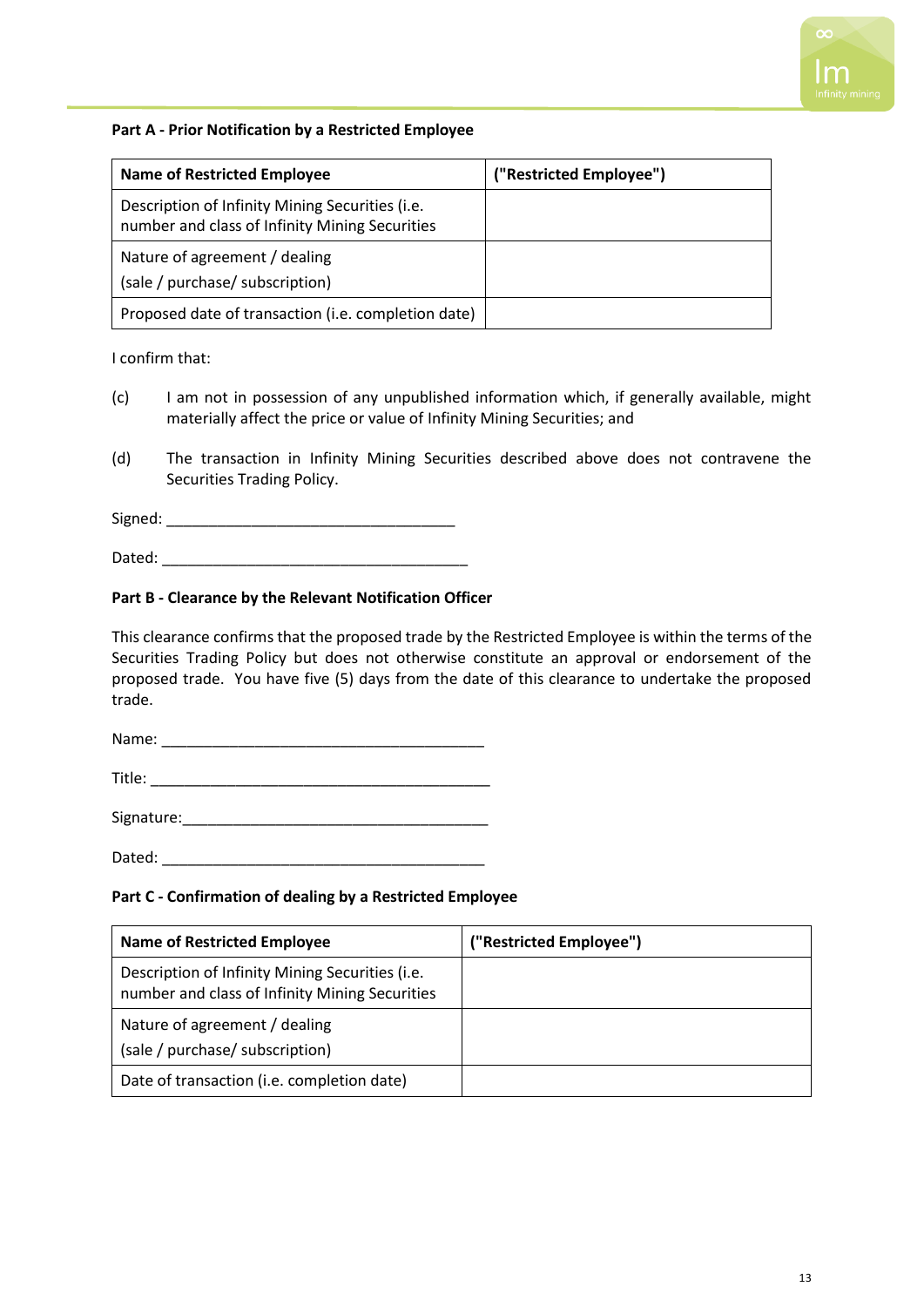## **Schedule 2 – Approval request form -exceptional circumstances**

Instructions: This form is to be used in conjunction with **Infinity Mining**'s Securities Trading Policy which is available on the website. Terms defined in the Securities Trading Policy have the same meaning in this form. If you have any questions, please contact the Company Secretary. Your Relevant Notification Officers are (unless you are notified otherwise):

| <b>Applicant</b>                  | <b>Relevant Notification Officer</b>                              |
|-----------------------------------|-------------------------------------------------------------------|
| Chairman of the Board             | The Chairman of the Audit and Risk<br><b>Management Committee</b> |
| Other directors                   | The Chairman of the Board                                         |
| CEO                               | The Chairman of the Audit and Risk<br><b>Management Committee</b> |
| Key Management Personnel          | CEO or Company Secretary                                          |
| <b>Other Restricted Employees</b> | Company Secretary                                                 |

- If you are seeking to deal in Infinity Mining Securities during a Blackout Period or dispose of Infinity Mining Securities where otherwise prohibited under section 6 of the Share Trading Policy, please complete **Part A** and send it to the Relevant Notification Officer.
- You must receive **Part B** completed by the Relevant Notification Officer before you trade.
- If the Relevant Notification Officer confirms the trade requested under this form, you must also send **Part C** confirming details of your trade of the Relevant Notification Officer within three (3) business days of the trade.